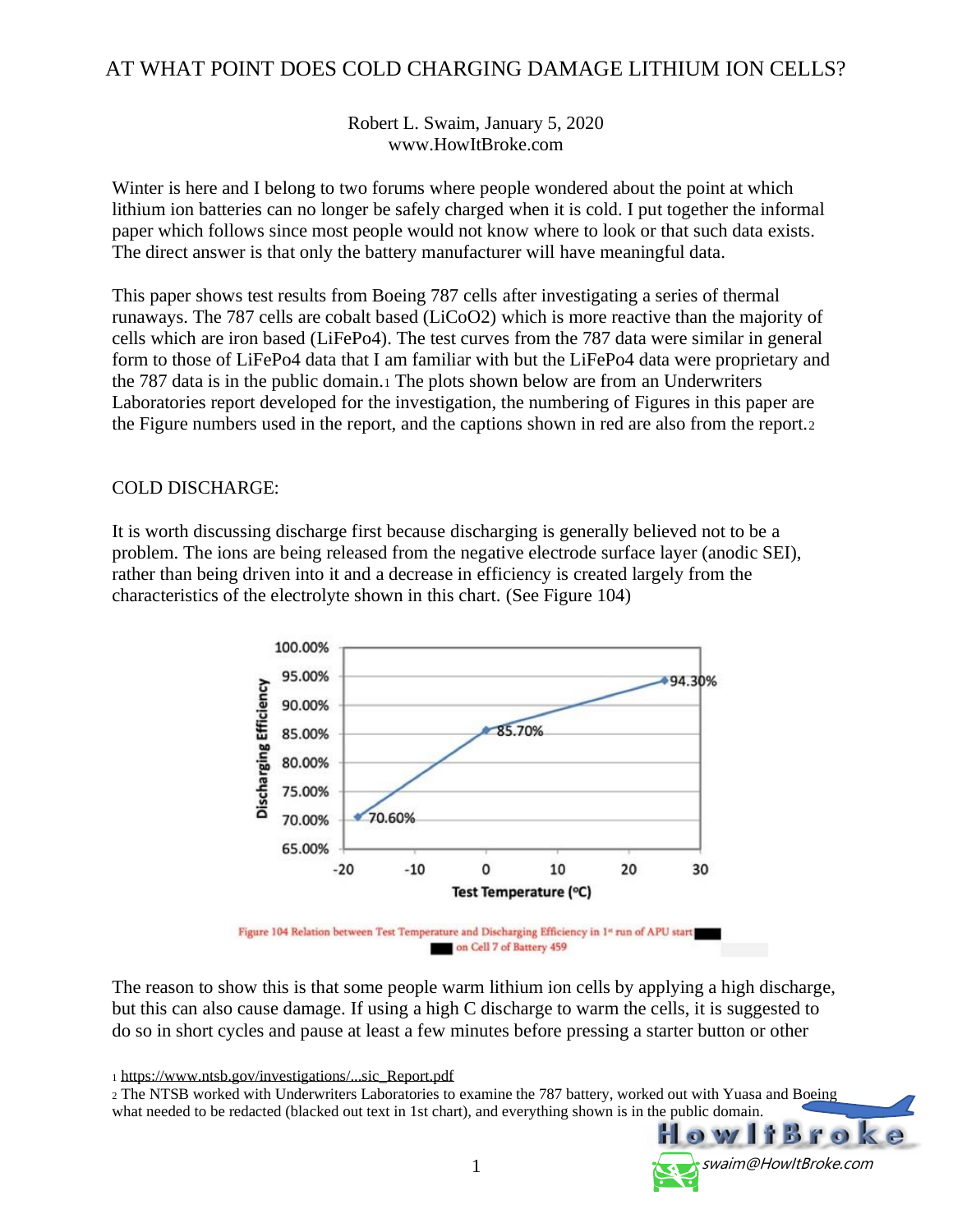high load to let the heat distribute through the cell. Not waiting results in uneven cell heating which concentrates the discharge in a smaller area close to the [current](http://www.cruisersforum.com/forums/tags/current.html) collectors. (See Figure 97)



Figure 97 IR Thermal Imaging of Cell 3 from Battery 459 during APU start at 0 °C Note that a rectangular piece of tape behind the label "P2 12.01" is obscuring the thermal colors in the middle of the cell.

Localized high temperatures in tests of 787 cells melted portions of the separator film between the anode and cathode which degraded the cell very quickly.

## THE BASIS OF TEMPERATURE CHANGES:

The lithium ions move through a petroleum-based electrolyte and the conductivity and viscosity of the electrolytes change in relation to temperature. Tests were able to show that as the electrolyte approached the freezing point of water  $(0^{\circ}C)$  the properties of the electrolyte became harder for the ions to move through. (See Figure 81)

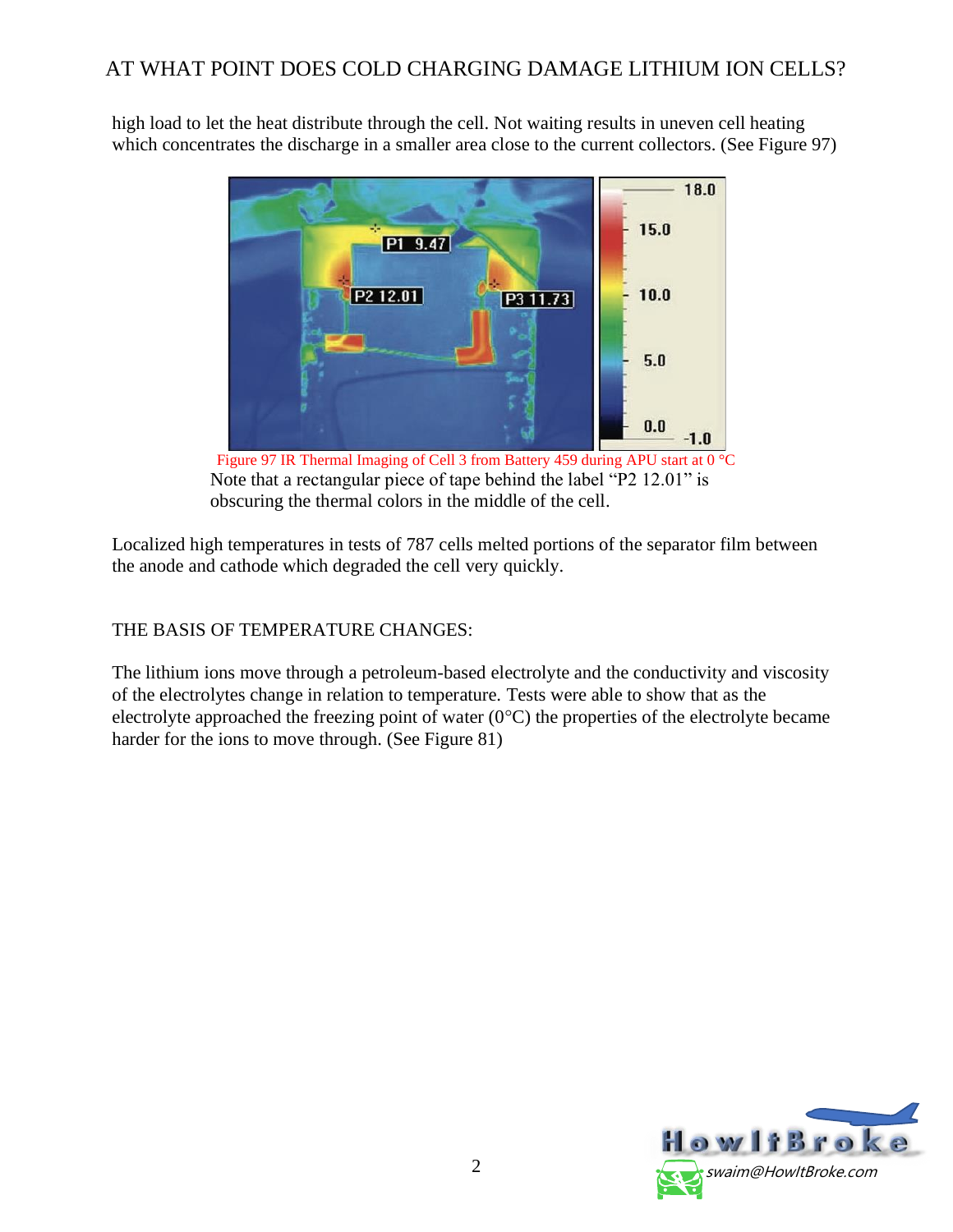## AT WHAT POINT DOES COLD CHARGING DAMAGE LITHIUM ION CELLS?



Figure 81 Electrolyte Viscosity and Electrical Conductivity as a function of Temperature

Most [commercial](http://www.cruisersforum.com/forums/tags/commercial.html) LiFePo4 cells contain thinner electrolytes and have additives which will move these curves slightly to the left. But only the engineers at the manufacturer will know what the specific curves are or how they relate to charge rates and this is generally proprietary information.

#### CHARGE RATE VERSUS TEMPERATURE:

When the charge rate at any temperature is too high, the lithium ions are not able to work their way into the SEI layer in a process called intercalation and may collect on the surface of the anode as dendrites. (Report Fig. 1)



Figure 1 Photo of Dendrites in Windings of Cell 5 (100% SOC) from Battery 412 (gold color shows a high charged region and the brown shows a lower charged region)

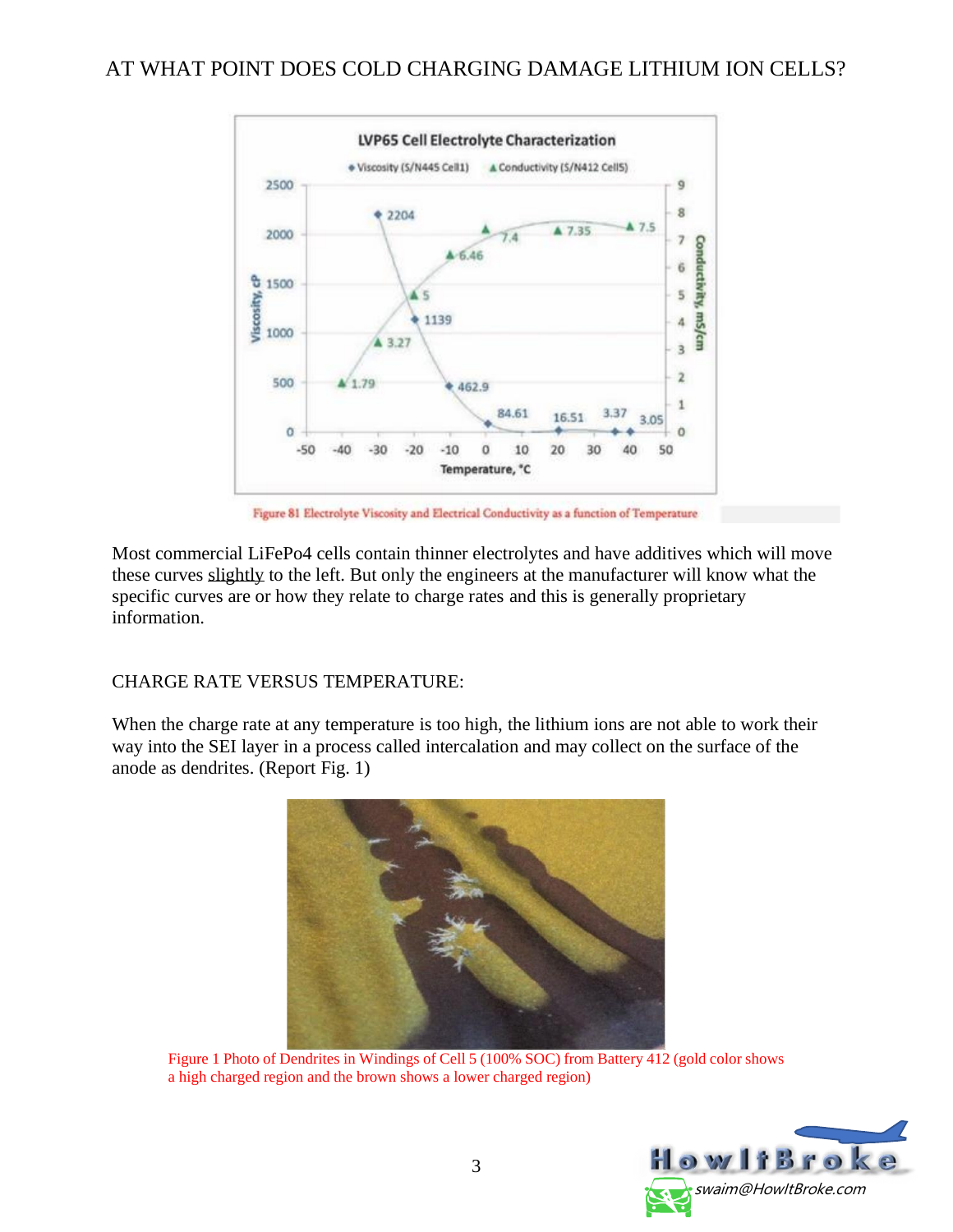# AT WHAT POINT DOES COLD CHARGING DAMAGE LITHIUM ION CELLS?

These ion deposits of lithium cannot go back into solution on discharge and once the deposits are created the cell rapidly begins to degrade both in capability and life. In other words, the degradation is the point at which the charge rate exceeds temperature-dependent rate of intercalation and a high enough charge rate can cause this at any temperature, including well above freezing.

Enough of these lithium dendrite deposits in a cobalt-based cell can lead to thermal runaway with sufficient charge rate. The iron-based LiFePo4 doesn't have the reactance of the cobalt so while the fire risk is greatly reduced, the deposits will still very rapidly lead to the end of usefulness for very expensive battery cells. (High enough rate or voltage can still lead to runaway in LiFePo4.)

The following chart is called an EIS curves and it is difficult to truly understand without an engineering degree. (See Figure 78) The EIS test passes high frequencies between the cathode  $\&$ anode to characterize how well the ions intercalate into the SEI. The electrolyte properties curve previously discussed showed a rapid change to properties near and below freezing. (Figure 81) The EIS chart more directly conveys the onset of dendrite formation.



Figure 78 EIS measurements of Cell 2 from Battery 412 under 40, 20, 0, and -20 °C

The summary about reading this chart is that you do not want to see the charge rate create the Cshaped curve exhibited by the right two plots. The testing at UL used a fixed charge rate. If the charge rate had been reduced, then the ions would have been able to intercalate into the SEI layer and so the C-shape would not develop until colder temperatures were experienced. The degradation began with only a few cycles during the cold temperature charge testing. (See Figure 93)

<sup>3</sup> electrochemical impedance spectroscopy